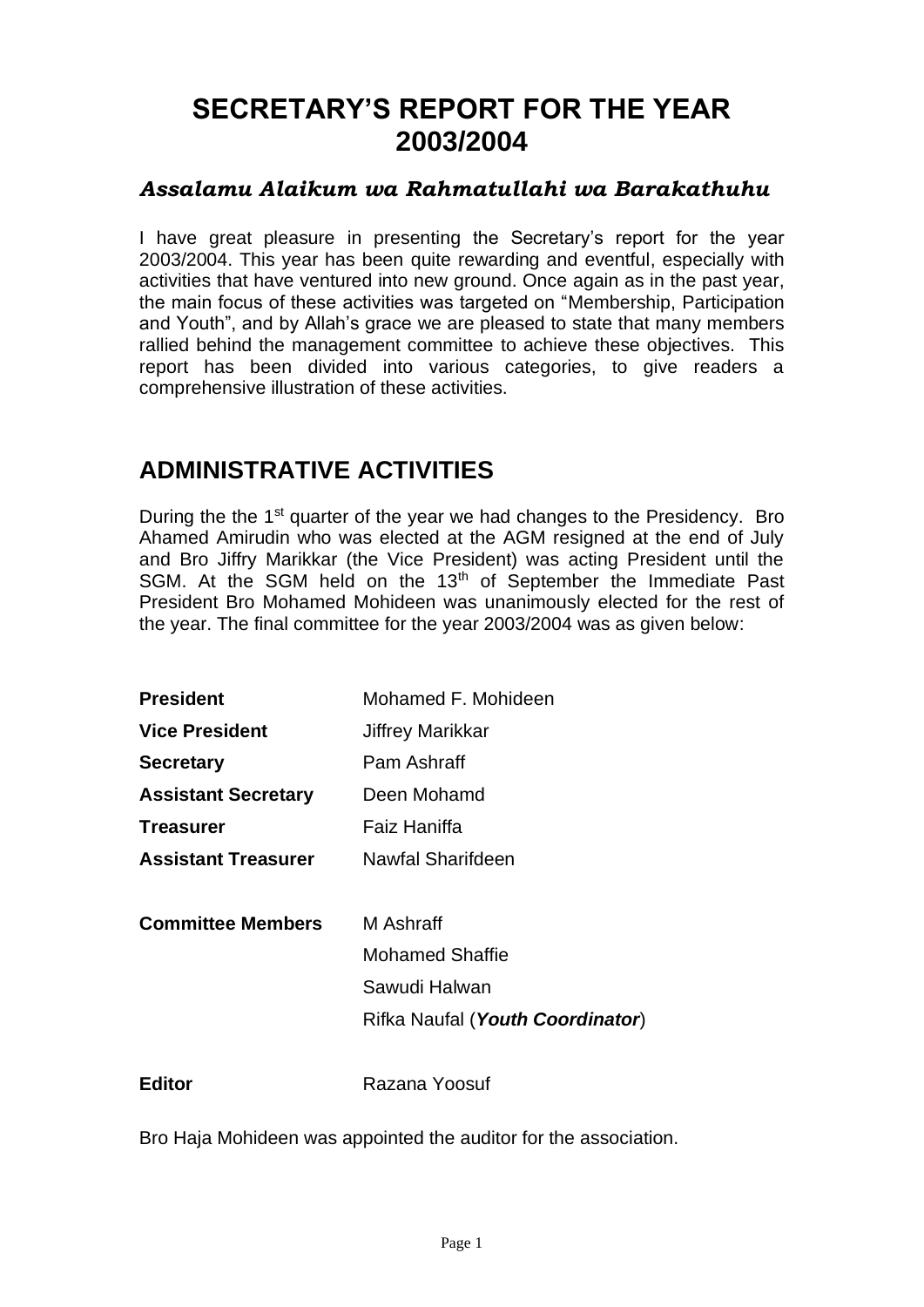## **Membership**

This year the committee made all effort to maximise participation from members. Events were planned to cater for the diverse needs of the members both young and old. As stated at the AGM and subsequent SGM, the mandate given to the committee, it was decided to focus on the financial members of the organization. During the year under review we had **21** new members join the association. Today at the time of the AGM we have **75** families, **14** individual members and **20** student members (total of **184** financial members excluding the children). This is a new record that has surpassed last year's record by approximately **6%**, as far as members paying their annual dues are concerned.

#### **Grants**

The Association was awarded \$1200.00 from the Victorian Multicultural Commission for the year beginning July 2003 to February 2004. This grant was used to pay for the costs of the newsletter, youth activities, seniors group, administration and multicultural activities.

We applied and were successfully awarded for the first time, an Inkind grant from the Monash Council to the value of \$1537.50 to cover the cost of hall hire for our activities held at the Mulgrave Community Centre from January to December 2004.

We were also successful in obtaining a special conference grant from the Victorian Multicultural Commission to the value of \$605.00 toward the Youth forum held in March 2004.

## **Committee Meetings**

This year the committee met each month and notice of the meetings were published in the newsletter. In order to maintain a semblance of structure and formality, the meetings were held on a Saturday at 4.00 pm for a maximum of 1.5 hours. In total there were 12 committee meetings held. All meetings were opened to the general membership.

## **Special General Meeting**

Due to the resignation of the President a special General Meeting was held on the  $13<sup>th</sup>$  of September at the Mulgrave Community Centre. The meeting was well attended with over 100 financial members being present. The meeting was coupled with a fellowship evening (organised by the youth committee) and also a fund raising project.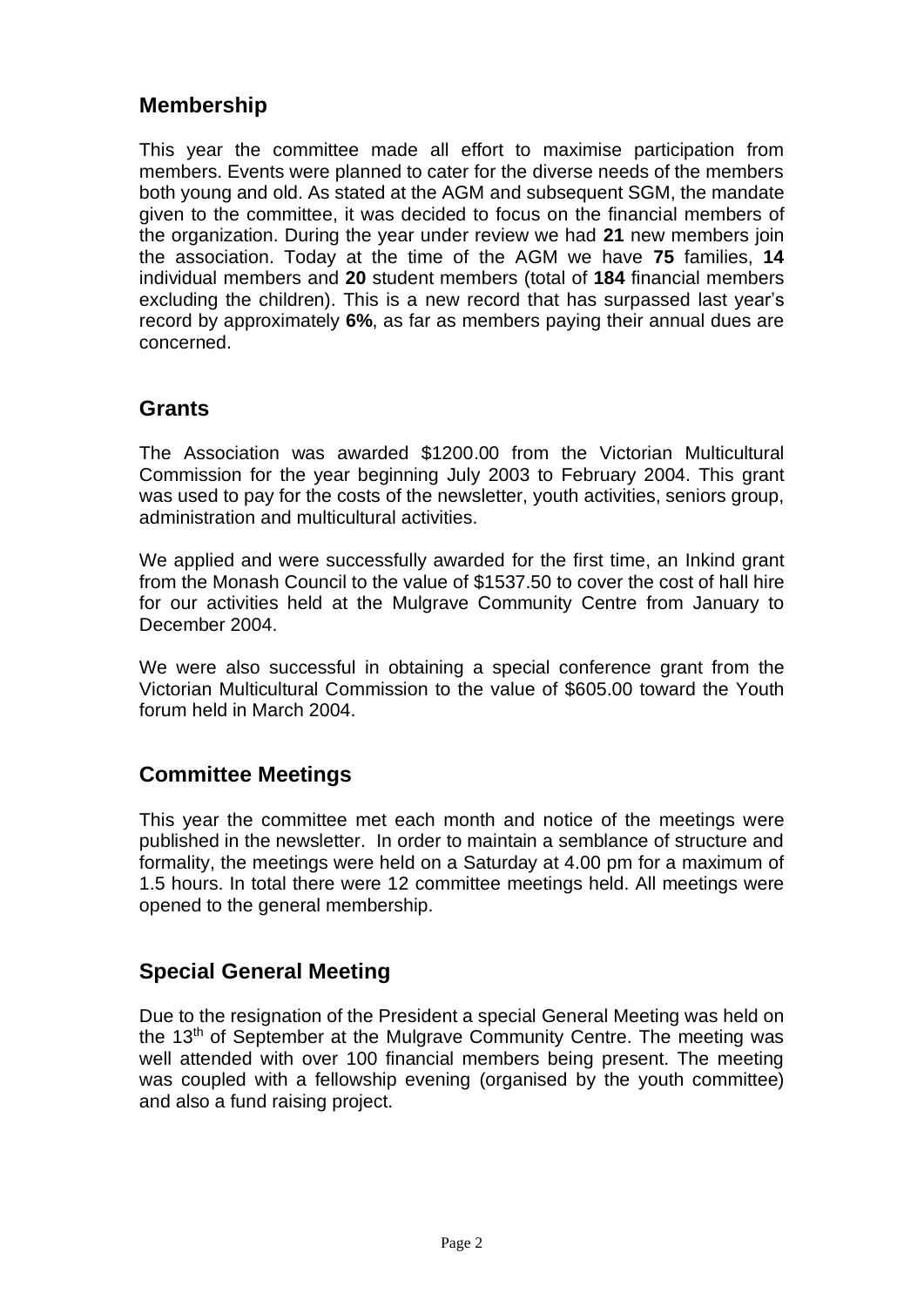# **RELIGIOUS ACTIVITIES**

The focus on religious activities, which form an integral part of our life, was once again based on participation. We would like to take this opportunity to thank all members who volunteered, contributed and organised these activities. It made the task of the committee much easier by the willing support extended by the members. The Committee and members made all endeavours to promote the Islamic faith at all times.

#### **Activities during the Month of Ramadhan**

During the month of Ramadhan, USMAA held two ifthaars on the 2<sup>nd</sup> and 3<sup>rd</sup> Saturday of the month at the Mulgrave Community Centre. They were well attended by the members. Apart from Tharaweeh prayers we also had sermons given by guest speakers.

The  $27<sup>th</sup>$  night celebrations were held at the Mitcham hall and the sermon and thaubah was given by one of our members Bro Imtiaz Mohamed. The committee would like to thank all those families who generously donated and made food for the ifthaars.

## **Festival Prayers - Ramadhan & Hajj**

The festival prayers organised by USMAA for Ramadhan was held at the Southern Cross Hall, Mulgrave. The sermon was given by one of our members Bro. Ahamed Amirudin. The Hajj festival prayers were conducted at the Mulgrave Community Centre. Bro Riyad Aswad gave the sermon. Breakfast was served after prayers on both occasions. It must be mentioned that both events were well attended by members and non members of the community.

## **Ramadhan And Hajj Dinner Celebrations**

The Ramadhan Festival dinner celebrations were held on the  $7<sup>th</sup>$  of December at the Mulgrave Community Centre. The function was well attended. The children enjoyed themselves and everyone had a joyous time.

The Hajj dinner celebrations were held on the 22<sup>nd</sup> of February. Once again the function was well attended. It should be noted that both festival dinners were sponsored by groups of members. By Allah's grace, eight of our members also performed Hajj. May Allah accept their Hajj.

## **Oratory Contest & Muharram**

To mark the beginning of the new muslim year, the oratory contest was held on the  $6<sup>th</sup>$  of March. The topics were based on the events pertaining to Islamic culture, history and significant achievements. There were around 16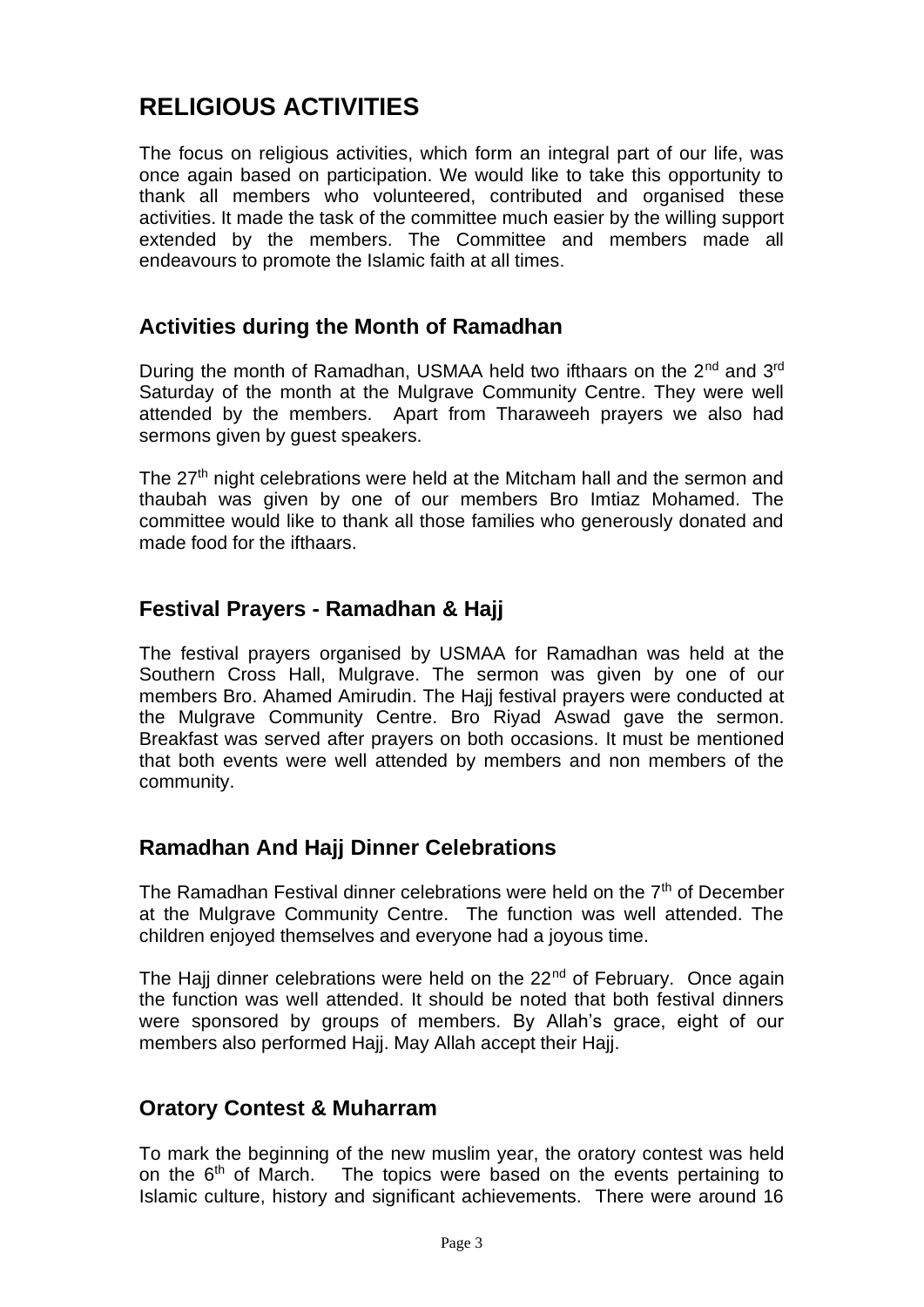participants in 3 categories. Trophies and certificates were awarded to all prize winners. Certificates of participation and gifts were given to all those who took part. The function was well attended. Dinner was provided for all present. The activity was coordinated by the youth group of USMAA. It should be noted that the children benefited by having two functions namely, the oratory and qiraath contests solely dedicated to them.

## **Qiraath Contest & Meelad**

This year, as approved at the AGM, the Qiraath contest was held in conjunction with Meelad on the 15<sup>th</sup> of May. About 25 children participated in the event. The event was judged under 6 categories. Trophies were awarded to all winners and certificates and gifts to all participants. There was also a talk given by one of the judges on the life of the Holy Prophet (Sal). Dinner was provided for all those present.

## **Thabliq Jamaath Visit**

One jamaath group from Sri Lanka visited Melbourne in June 2004. USMAA organised a meeting for the Jamaath members and the Sri Lankan Muslim community at the Monash University Mosque, Beddoe Avenue, Clayton on Saturday the 19<sup>th</sup> of June after Asr prayers. Members from other Muslim communities also participated.

# **FUND RAISING ACTIVITIES**

All effort was made to ensure that most activities were either self-funded or generated some income to USMAA. Apart from the two projects mentioned below, the Forum organised by the youth committee brought in over \$1000.00. In this instance we would like to thank the Victorian Multicultural Commission for their support. In total we received \$ 3342.50 in grants from the Victorian Multicultural Commision and the Monash Council. We also received donations to the sum of \$750.00 were from well wishers and the Migration Museum. We would like to place on record our sincere thanks to Monash Council for their Inkind grant which covered the cost of hall hire for all our functions in 2004.

## **Till Project for Janaza Fund**

In order to raise revenue for the Janaza Fund, tills were distributed in early November and collected in June 2004. The total collection was \$840.00. This project did not cost much and also there was not much work involved but netted in a good collection, which surpassed all other collections done through projects in the past. The current committee would like to recommend that this project be continued an an annual basis.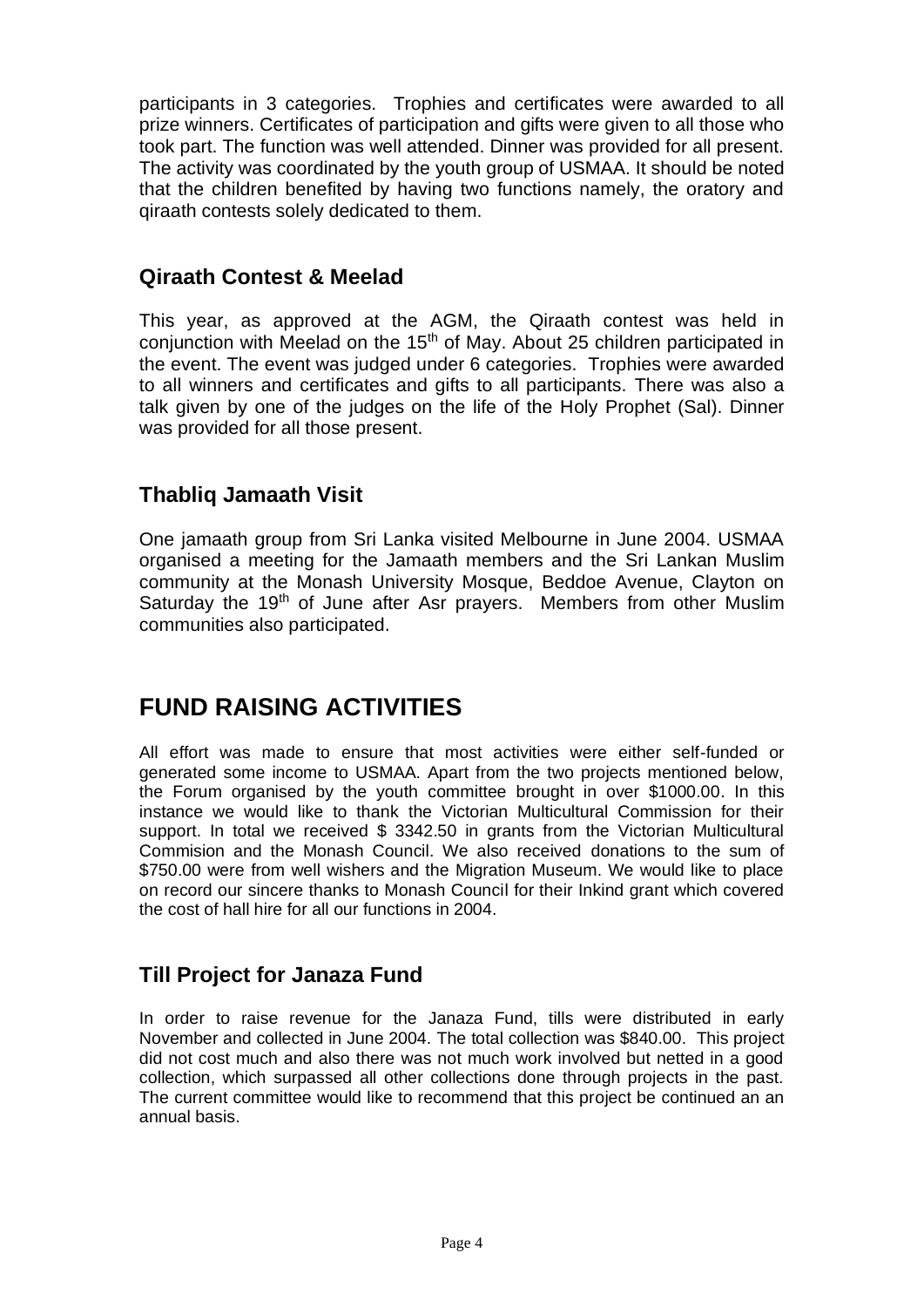## **Kottu Nite**

In order to raise funds for activities, the Kottu Nite was held on 13<sup>th</sup> September 2003. This function was well attended with nearly 150 participants. Although there were a few shortcomings in general, all those who attended enjoyed the evening. The association made a profit of \$560 .00 after payment of all costs.

## **MEDIA, PUBLICATIONS & PUBLICITY**

All activities of an organization need vehicles to promote itself as a means of communication to the membership and general public. The newsletter, website, souvenir and the periodic mail outs served this purpose. The association was also proactive in promoting its activities to other associations as well as other like minded groups.

#### **Newsletter**

An editorial committee was set up to oversee the publication of newsletter. It comprised of the Editor Razana Yoosuf, Mohamed Haseeb and the President Mohamed Mohideen. Two issues of the newsletter have been published during the year. The issues carried relevant information, feedback, current information both local and Sri Lankan and religious affairs. Although the membership was invited to contribute articles to the newsletter, the response was not very satisfactory. The association is grateful to the Victorian Multicultural Commission for their sponsorship of all issues of the newsletter

#### **USMAA Website**

The USMAA website carried information about the association, its activities, online membership enrolment, religious information, etc. The website has been accessed by many members and non-members.

## **SENIOR CITIZIEN'S GROUP**

This year too the seniors group met for lunch in early January 2004. They also went on a day's outing to the city where they also attended the Royal Melbourne Flower show. As part of the highlights of the day was the trip round the city on the trams. They were hosted to lunch at a halal restaurant in the city. All the mothers and those who volunteered to accompany them had a wonderful time.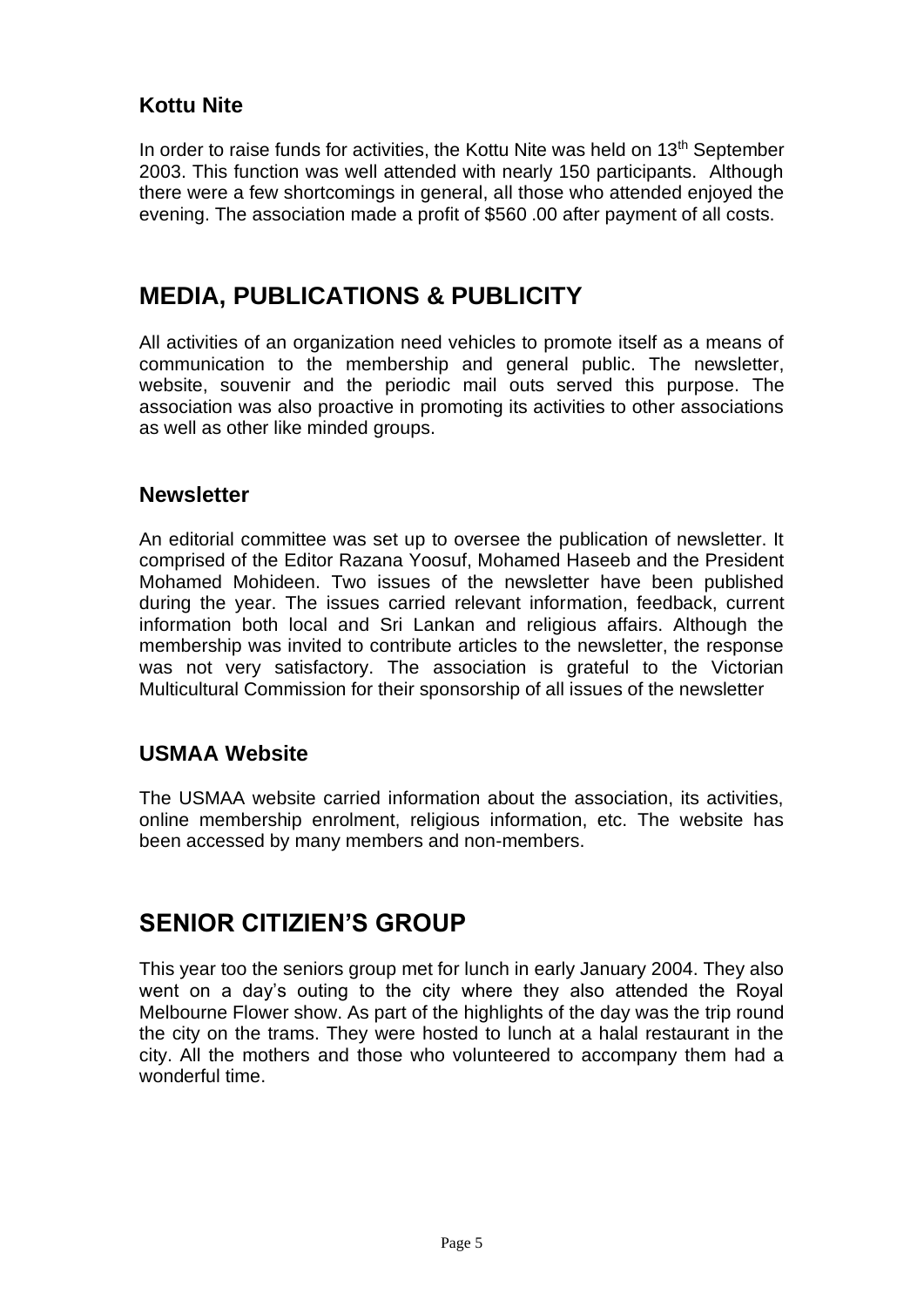# **YOUTH ACTIVITIES**

As adopted at the AGM a youth committee was set up. They had their first meeting in July and the following were elected:

Chairperson: Shakjira Salahudeen Secretary: Shamara Naseer Treasurer: Rizwan Mohinudeen

During the year they organised events keeping in mind the needs of the youth and general community. They also met on several occasions to plan out various projects. They also reported to the main committee on a regular basis. Apart from the activities mentioned below the youth were also responsible for organising the oratory contest.

## **Trivia Nite**

As part of the social activities, the youth group organised the Triva Nite at the SGM. It was well organised and well received by all members attending the SGM. The questions were both educational as well as entertaining and catered to all groups of USMAA from the young ones to the adult members.

#### **Time Management Workshop**

This full day workshop was organised with the help of Bro Segu Zuhair who acted as the facilitator. Those who attended the workshop gained a lot of knowledge on time management and project planning. The youth group would like to convey their sincere appreciation to Bro Segu Zuhair for his valuable advice and time.

#### **Sharing Eid ul Fitr with the Muslim detainees at Maribyrnong**

The youth made a great effort to collect new clothes, food and dry rations and took them on the 22<sup>nd</sup> of November (a week before Eid) to Maribyrnong Detention Centre. Around 15 youth and a few adults visited the centre and met with Muslim detainees from Iran, Pakistan, Bangladesh, etc. The detainees appreciated the kind gesture made by the youth.

## **Youth Forum: Tolerance In Islam: Myth or Reality?**

In light of international events, the forum sought to concentrate on the portrayal of Islam. It explored and highlighted the basic concepts and practises that have been misconstrued by the media, world leaders and the wider public. The forum also sought to uncover stereotypes and prejudices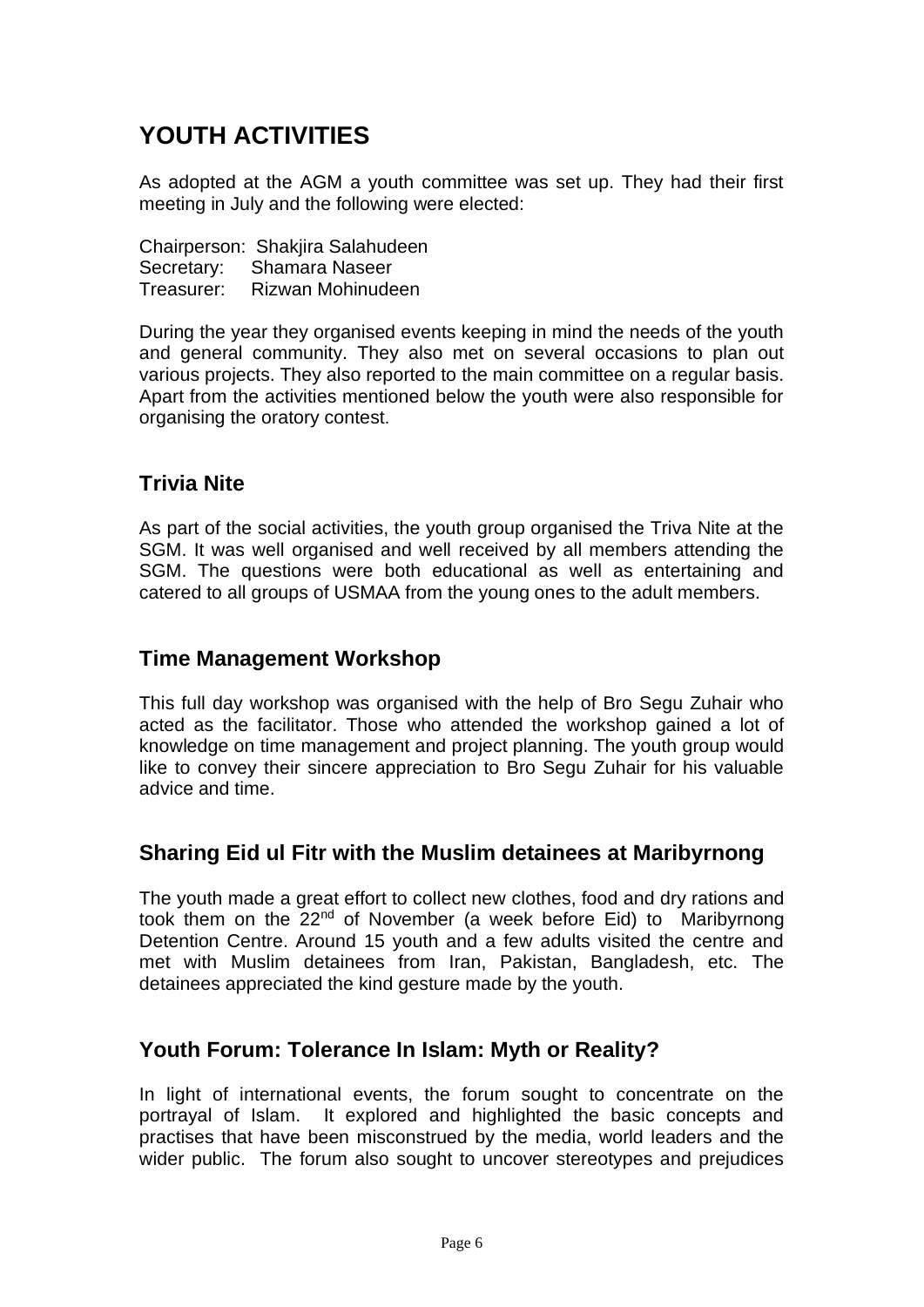which have led to the public being misinformed about the fundamentals of the teachings in Islam.

The forum was held on the  $28<sup>th</sup>$  of March 2004 at the Copeland theatre, Melbourne University. The Chief Guest was the Hon Anna Burke, Federal member for Chisholm. The key topics were: Islamic Tolerance Of Other Religions & Beliefs, Truth About Shariah Law And How It Is Applied and Role And Rights Of Women In Islam.

Apart from the main topics, there was also a youth segment titled Cultural Baggage versus Islamic principles. Apart from a representative from our community, youth from other Muslim communities also participated.

The youth had done a wonderful job in organising this event. Although the attendance was not as expected all those who attended were very impressed with the organisation of the event and took back good memories. We would like to thank the Victorian Multicultural commission for their special grant for this forum.

# **MULTICULTURAL ACTIVITIES**

## **Sri Lankan Festival Organised by the Immigration Museum**

Our association represented the muslim community of Sri Lanka at this festival organisedfor the  $1<sup>st</sup>$  time by the Migration Museum at 400 Flinders street, Melbourne. We had a stall where clothes, costumes of the various ethnic muslim communities i.e. Moors, Malay, Memon, Borah, Khojahs, etc., were displayed. Also leaflets on the history and contribution of the muslim community of Sri Lanka was also distributed to the visitors. One of our members Sis Saniya gave a cookery demonstration on the preparation of the biriyani and wattalapan traditional festive food of the muslims, at the festival. We also had costume parade by the children of USMAA, once again depicting the various ethnic groups that make up the Sri Lankan Muslim community. We would like to thank Sisters Farah and Shimla and the others for organising the costume parade. A special word of thanks to the children for their wonderful participation. The museum authorities informed us that over 1300 visitors had attended the festival.

## **Interaction with other Organisations**

USMAA has been represented at various meetings of the Islamic Council of Victoria, the Committee for Sri Lanka and have participated in a number of the peace vigils held against the war in Iraq. We have also been in contact with the other Sri Lankan associations and also attended some of their events. The President and a few of the members also attended the Ifthaar organised by ASLAMA during the month of fasting.